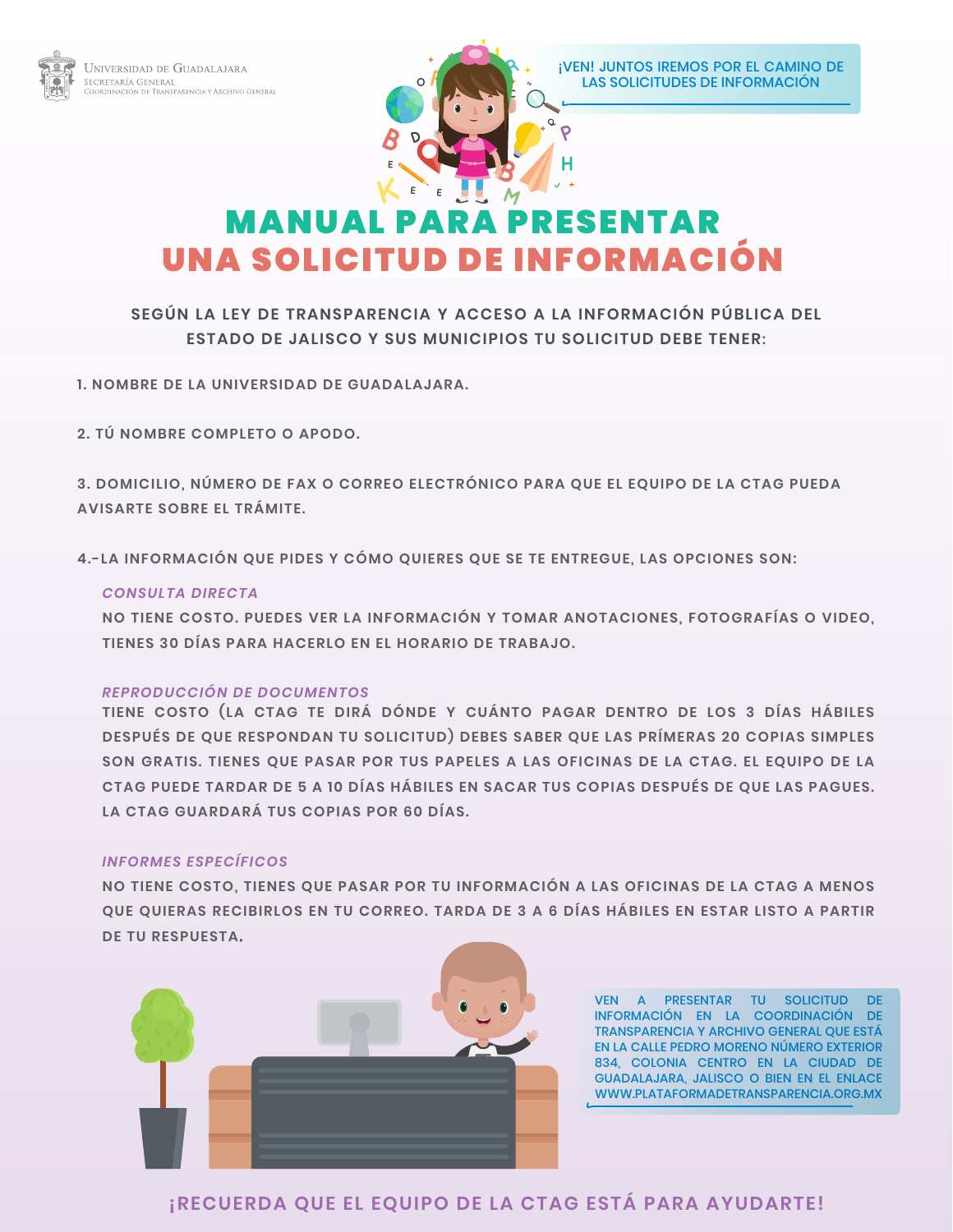

RECUERDA QUE ES TU DERECHO ACCEDER A LA INFORMACIÓN PÚBLICA

# **SOLICITUD DE ACCE** A LA INFORMACIÓN PÚBLICA

**FOLIO:**

**FECHA: NÚMERO DE EXPEDIENTE:**

*ESTO LO LLENA EL EQUIPO DE LA CTAG*

#### *INSTRUCCIONES:*

- **TIENES QUE LLENARLO CON LETRA FÁCIL DE LEER.**
- **PUEDES PEDIR AYUDA A TU PAPÁ, MAMÁ O TUTOR.**
- **PUEDES PEDIR AYUDA AL EQUIPO DE LA CTAG.**
- **NO PERMITAS QUE NADIE TE PIDA DATOS ADICIONALES COMO COMPROBANTE DE DOMICILIO, IDENTIFICACIÓN, O LA RAZÓN POR LA QUE PIDES INFORMACIÓN.**
- **SI LA SOLICITUD NECESITA ACLARACIONES, TE AVISARÁN LUEGO DE DOS DÍAS HÁBILES DESPUÉS DE PRESENTAR TU SOLICITUD. TIENES DOS DÍAS HÁBILES PARA HACER LOS CAMBIOS. POR ESO RECUERDA DEJAR UNA DATO PARA CONTACTARTE.**
- **EL EQUIPO DE LA CTAG TIENE 8 DÍAS HÁBILES DESPUÉS DE PRESENTAR TU SOLICITUD PARA AVISARTE DE LA RESPUESTA.**
- **-SI NO RECIBES UNA RESPUESTA O ALGO TE PARECE MAL PUEDES PRESENTAR UN RECURSO DE REVISIÓN ANTE EL ITEI.**

#### *TUS DATOS*

| NOMBRE COMPLETO O APODO: |  |
|--------------------------|--|
|                          |  |

**NOMBRE COMPLETO DE TU PAPÁ, MAMÁ O TUTOR***: SI QUIERES PUEDES PONER EL*

| ¿DÓNDE TE AVISAMOS?                                                                                                                                                                                                                                                                     |                                                                                                                                                                                                                                                            |  |
|-----------------------------------------------------------------------------------------------------------------------------------------------------------------------------------------------------------------------------------------------------------------------------------------|------------------------------------------------------------------------------------------------------------------------------------------------------------------------------------------------------------------------------------------------------------|--|
| CORREO ELECTRÓNICO: NA ENTREGADA ELECTRÓNICO EL ENTRE EL ENTRE EL ENTRE EL ENTRE EL ENTRE EL ENTRE EL ENTRE EL                                                                                                                                                                          |                                                                                                                                                                                                                                                            |  |
| DOMICILIO: NATIONAL CONTRACTOR CONTRACTOR CONTRACTOR CONTRACTOR                                                                                                                                                                                                                         |                                                                                                                                                                                                                                                            |  |
|                                                                                                                                                                                                                                                                                         | SI DECIDES PONER TU DIRECCIÓN DEBES LLENAR CALLE, NUMERO INTERIOR/EXTERIOR, COLONIA, C.P., MUNICIPIO, ENTIDAD FEDERATIVA, PAÍS.                                                                                                                            |  |
| <b>TELÉFONO:</b><br>a sa kabilang na kalawang pangangang pangangang pangangang pangangang pangangang pangangang pangangang pangang<br>Pangangang pangangang pangangang pangangang pangangang pangangang pangangang pangangang pangangang pangang pan<br><b>LADA + NÚMERO TELEFÓNICO</b> | FAX: The contract of the contract of the contract of the contract of the contract of the contract of the contract of the contract of the contract of the contract of the contract of the contract of the contract of the contr<br>LADA + NÚMERO TELEFÓNICO |  |

**QUIERO INFORMACIÓN DE: UNIVERSIDAD DE GUADALAJARA**